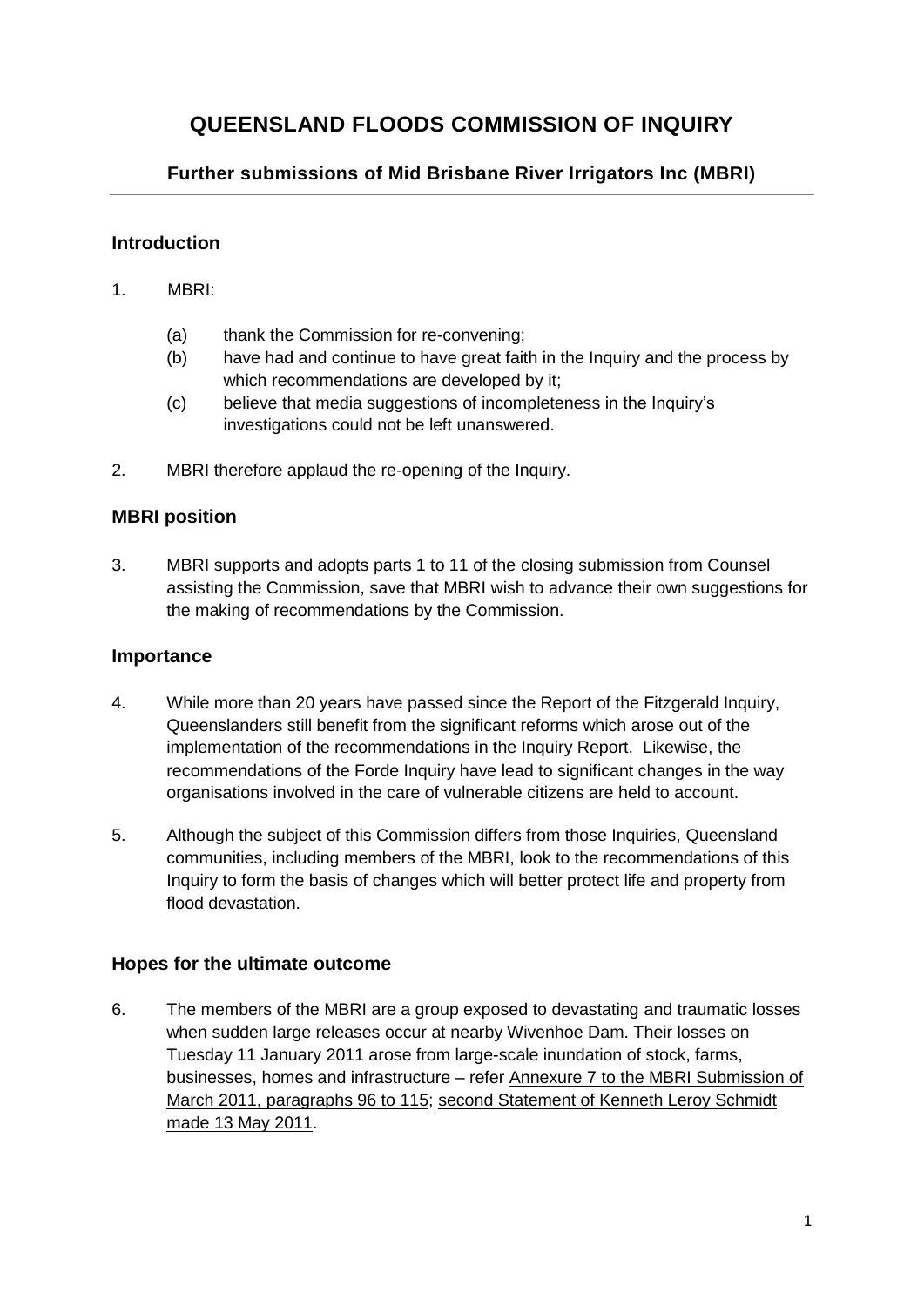- 7. The inundation of MBRI members' properties affected an area stretching from Wivenhoe Dam spillway along the Brisbane River to Fernvale, 14 kilometres away and further south along both sides of the river to Pine Mountain 50 kilometres from Wivenhoe Dam.
- 8. Comparisons between the 1974 flood and the 2011 flood as advised in the emails sent to MBRI members from SEQWater are as follows - refer MBRI Submission of March 2011, paragraph 93; and Transcript of Kenneth Leroy Schmidt, 19 May 2011 page 2315 at 19 - 21.

| Lowood           | $1974 - 22$ metres | $2011 - 25.09$ metres |
|------------------|--------------------|-----------------------|
| Savages Crossing | 1974 – 23.8 metres | $2011 - 24.13$ metres |

- 9. There was greater devastation in 2011 in the Lowood Fernvale area since, in that event, the water was faster moving because of it having been released from height at Wivenhoe Dam. Transcript of Kenneth Leroy Schmidt, 19 May 2011 page 2316 lines  $50 - 60.$
- 10. The objectives in the SEQWater Manual of Operational Procedures at Wivenhoe Dam and Somerset Dam Revision 7 ("the Manual") confine that of "protecting against inundation" to urban areas. Protection of rural lifestyle is only related to the lower order objectives directed to keeping open seven specified river crossings in the early stages of an event. The Manual does not include any objective which expressly, or by implication, seeks to protect from inundation the farms and villages along the mid Brisbane River.
- 11. Members of the MBRI look to the Inquiry as a means of achieving:
	- (a) reform to the management of the Flood Operation Centre;
	- (b) revision of the Manual of Operational Procedures for Flood Mitigation at Wivenhoe Dam and Somerset Dam ("the Manual");
	- (c) greater efficiencies in flood mitigation and risk management;
	- (d) peace of mind for themselves, families and staff; and
	- (e) clear rules governing the operation of the dam which in the long term will restore confidence in the area and rebuild the drastically depreciated values of their properties.

## **Inquiry Progress to date**

- 12. The members of the MBRI are grateful for the steps taken, as a consequence of the work of the Inquiry, to have the Wivenhoe lake level reduced to 75% of FSL prior to the start of the 2011/12 wet season.
- 13. As well, comfort has been taken from the fact that the Interim Report recommended revision of the Manual. However, Revision 9 should be but a step along the way to a better flood manual, and this is dealt with further below.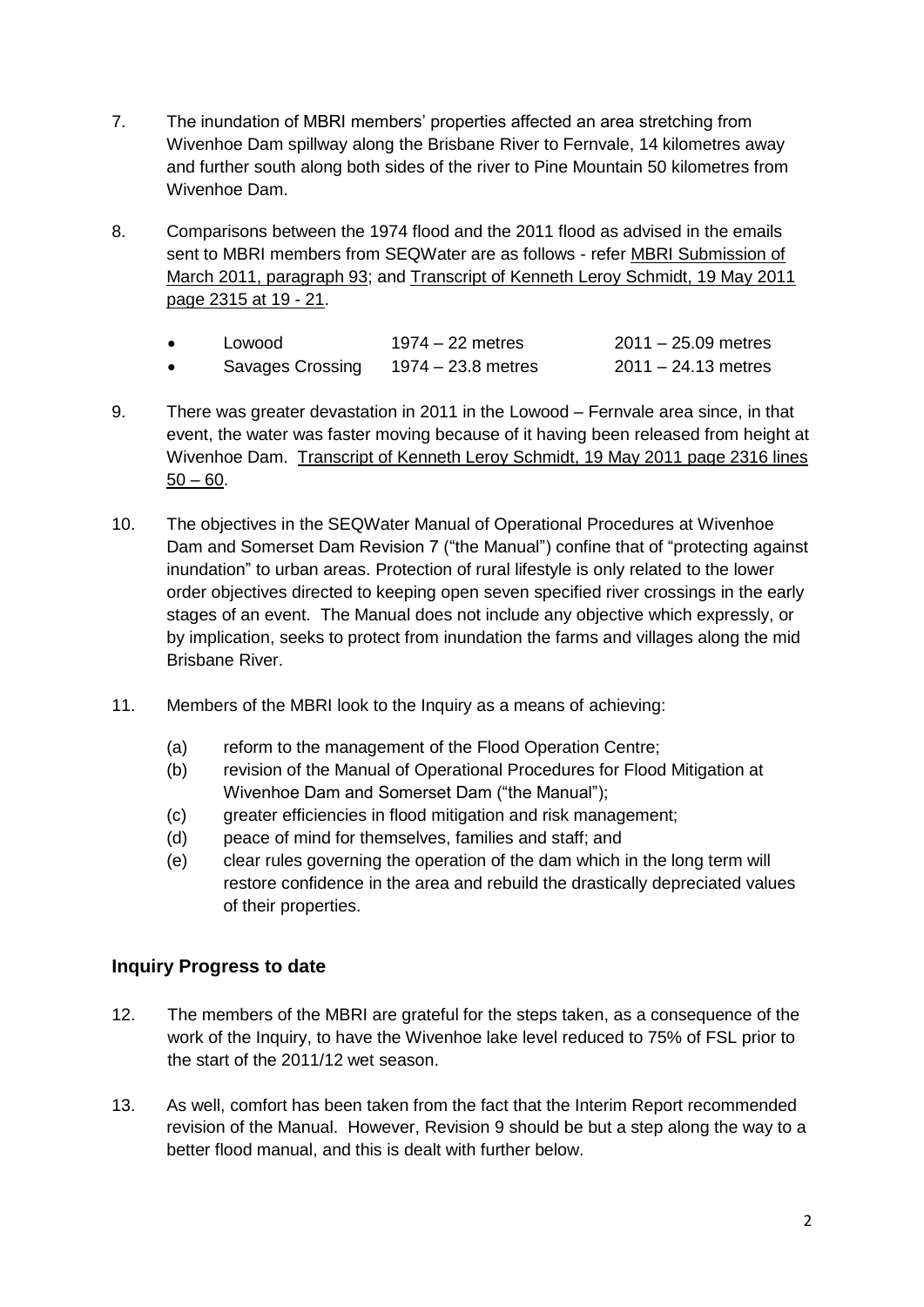## **Issues Specific To the Re-Opening**

- 14. MBRI has a legitimate interest in the effectiveness of the management and governance of the corporate entities which were responsible for the operation and control of Somerset and Wivenhoe Dams during the 2011 flood crisis.
- 15. MBRI has participated in the hearings during the re-opening with the objective of assisting the Commission to establish the facts relevant to the Flood Mitigation Manual strategies in use at the various stages of the January flood event.
- 16. Since there are conflicting records, the Commission of Inquiry needs to find the correct historical version of the strategies applied.
- 17. If any person or entity is found to have been at fault, the nature and cause of failure needs to be probed in order that appropriate recommendations can be made to protect against repetition.
- 18. Members of the MBRI, in common with other Queenslanders, are dependent on the effectiveness of the corporate entities which the state government has made responsible for the operation and control of dams and other infrastructure during flood events. Should the performance of any employee or employees of those bodies be found to be inadequate, that reflects on their employers and suggests a need for reform of the way in which their employers manage the assets entrusted to their care.
- 19. Further, if the strategy labels were falsely assigned during the writing of the March Report, was this done to avoid revealing a breach of the Manual?

## **The Simple Facts**

- 20. The SEQWater March Report ("the March Report") says that the operation of Wivenhoe Dam went from strategy W1 to strategy W3 at 8a.m. on Saturday 8 January, 2011. Yet, as late as 8.25a.m. on Monday 10 January, 2011 Mr Drury, the SEQWater Dam Operations Manager, responded to the simple question from Mr Dan Spiller Acting Water Grid CEO "Are you now operating under release strategy W2 or W3?", with the answer – nine and a half minutes later – "W2"; Exhibit 430 Vol 1 page 322.
- 21. Other records are inconsistent with there being a change from W1 to W3 at 8a.m. on Saturday 8 January. They include:-
	- (a) the summary document ( $p2$  with W1 W4 dotpoints) Exhibit 1050;
	- (b) the Ministerial briefing Exhibit 1068;
	- (c) the Cooper Report Exhibit 414;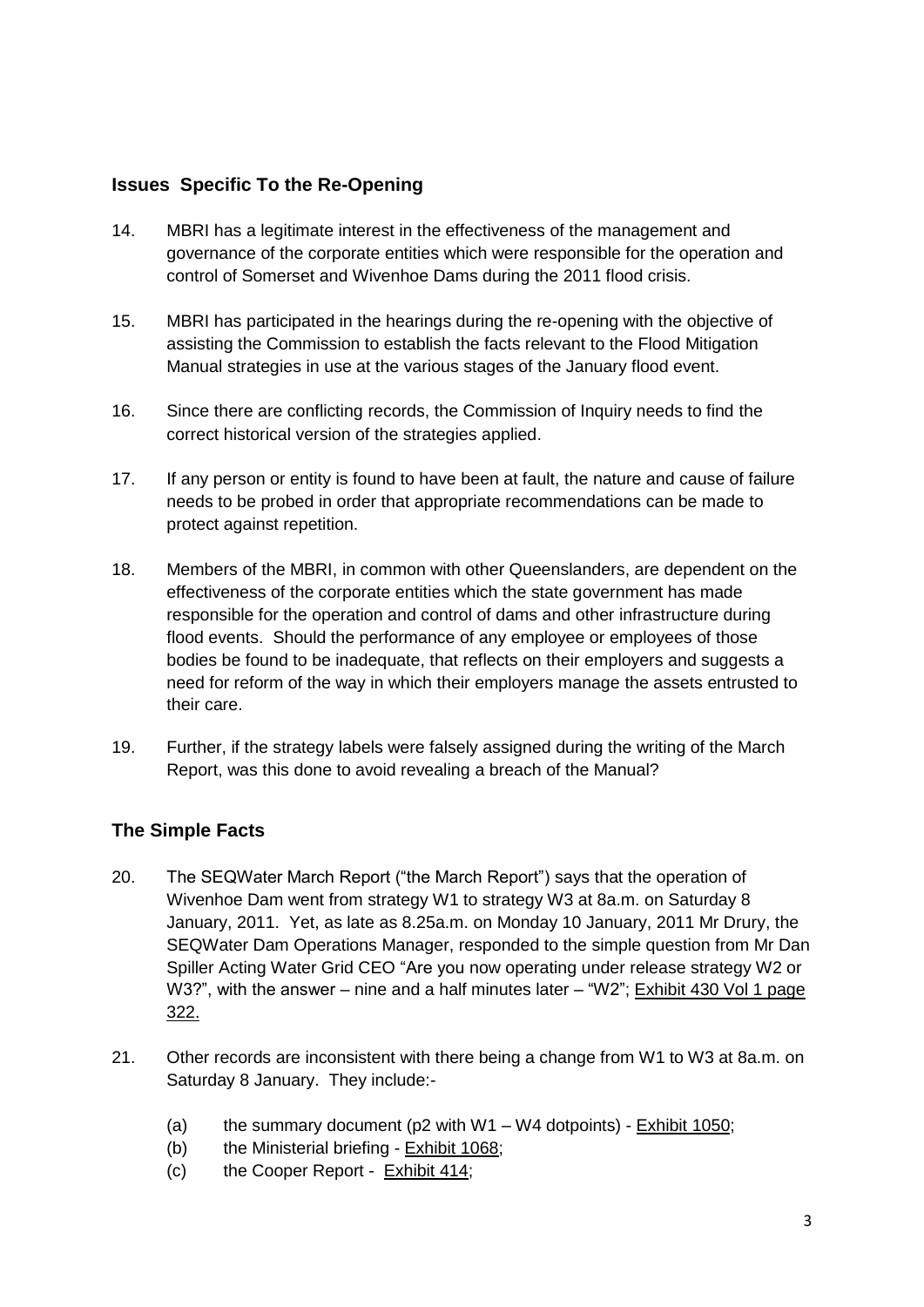- (d) the note of the meeting held on Sunday 9 January 2011  $Exhibit 1093 page$ 5;
- (e) the Flood Control Centre Event Log Exhibit 430 RD5 -1677;
- (f) e-mail from 'DutyEngineer' to 'jtibaldi' sent Saturday 15 January 6:57pm Exhibit 1051;
- (g) e-mail from John Tibaldi to 'Duty Seq' sent Saturday 15 January 7:51pm Exhibit 1052;
- (h) e-mail from Duty Engineer to Peter Allen and 'rdrury' sent Monday 17 January 1:03pm – Exhibit 1076;
- (i) e-mail from Duty Engineer to John Ruffini sent 17 January 2011 at 6:06pm Exhibit 1077.
- 22. Note that in the Flood Event Log Exhibit 23, for Sunday 9 January 2011 at 3:30pm the reference to strategy 'W2' has been removed from column headed 'Category' and the identifying 'W' strategy has been removed from its last shown line before each change.
- 23. The data in the Flood Event Log, **Exhibit 23**, appears to be identical to those items in (e), (f) and (g) above save for the removal of 'W2'. The file reference 'Procedure FLX41107 Appendix 1' appears on all those spreadsheet documents including Exhibit 23 which has been edited.
- 24. No person was able to identify the data in (e), (f) and (g) as 'Flood Control Centre  $-$ Event Log'.
- 25. The covering sheet for the Flood Control Centre Event Log (which is exhibited to Mr Drury's statement as Exhibit 430, on page RD5-1678) shows the identical file reference.

## **The Spotlight**

- 26. During the latter stages of the flood event, the disastrous damage lead to demands for answers from the community, political leaders and the media. Inevitably, attention turned to the work of the Engineers in the Flood Operation Centre during the event.
- 27. SEQWater, at the most senior level, committed the organisation to preparation of a comprehensive report. A senior executive Mr Pruss went off line for several weeks to supervise the project. An experienced flood engineer, Mr Tibaldi was tasked with writing up the history of the actions of the F.O.C. during the event.
- 28. None of the four flood engineers, Mr Tibaldi, Mr Malone, Mr Ruffini and Mr Ayre, dispute that the flood event Manual strategies were assigned retrospectively during the drafting of the March Report.
- 29. However, as the further submission of Counsel Assisting demonstrates, the March Report has been discredited.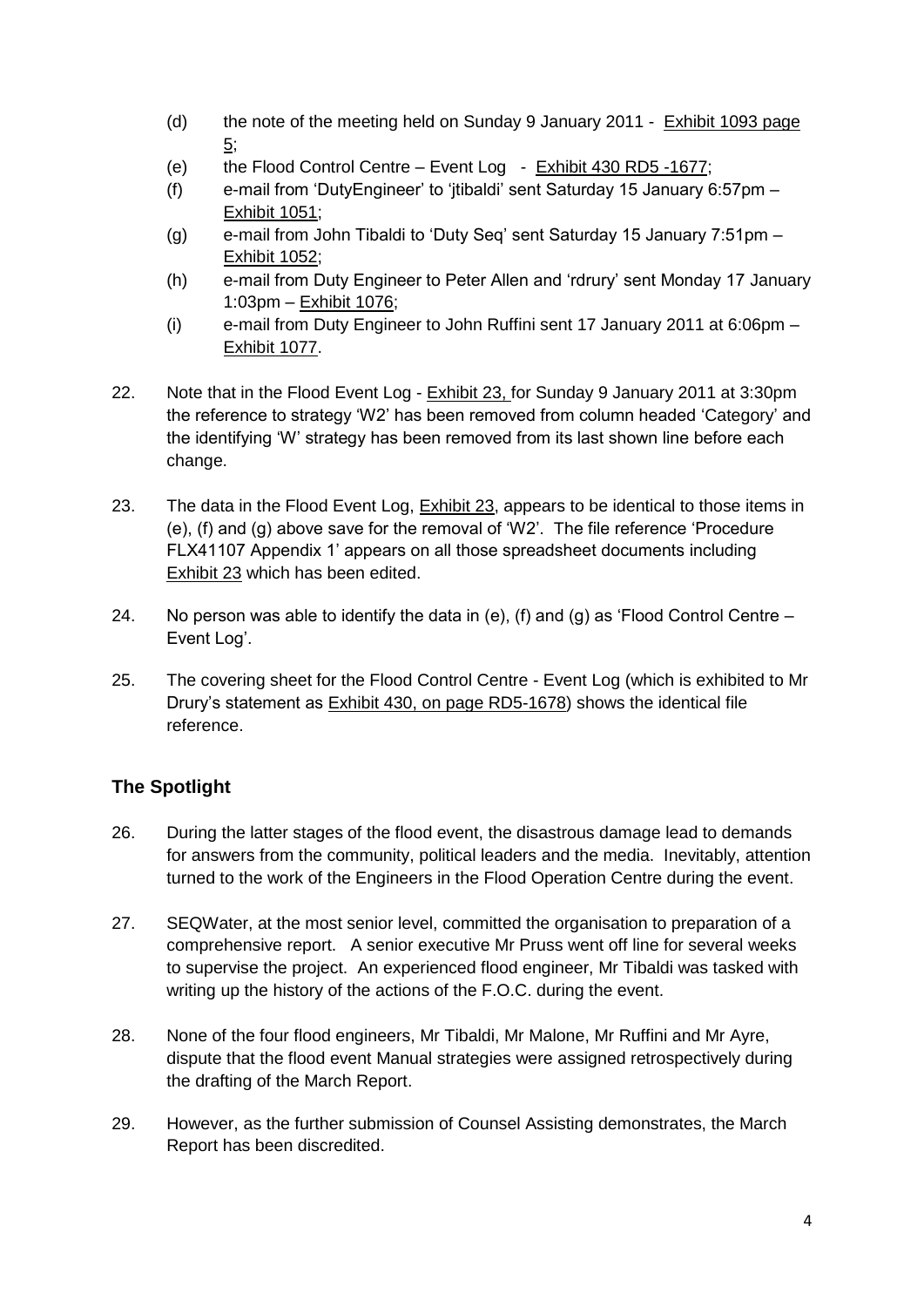## **Why This Matters**

- 30. The MBRI submission to the Queensland Floods Inquiry dated 11 March, 2011 Exhibit 422 dealt extensively with MBRI's criticisms of the way in which the FOC engineers applied the Manual during the January 2011 flood event.
- 31. The theme of the MBRI Submission is captured in paragraph 122 namely:

*The MBRI believes that the recent flood event was made worse by the release strategy selected by the Dam operators. After viewing the FOM post the flood it is evident that the W1 release strategies were used from the beginning of the flood, right through to Monday morning, 10 January, 2011.*

- 32. The March report contained a history which contradicted the MBRI Submission. It is therefore highly relevant that the March report has been discredited. Further, the strategy "labels" recorded in the March report are in part the foundation for any evaluation of the effectiveness of the Manual in place at the time of the January 2011 flood event. Historical data informs those who are tasked with revising and formulating flood event manuals for the future. The data needs to be accurate if reports and reviews founded upon it are to have any worth.
- 33. Since retrospective application of "labels" led to alterations of earlier records of the Wivenhoe strategies, there are serious organisational weaknesses in SEQWater which need to be remedied and avoided in the future.
- 34. Further, MBRI submits that the peer reviews, which are in evidence, are based on parts of the March Report which is now discredited. As a consequence the peer reviews are worthless. The raw data used is flawed and there is no evidence to show that the reviewers sought any material other than that provided by the engineers.
- 35. The March Report (or an earlier draft of it) has, it appears, provided the historical background adopted in the Reports of Mr Babister. If it is ultimately found that retrospective application of strategy "labels" has distorted the history of the operation of Wivenhoe Dam during the flood event, it calls in to question the opinions in the series of Babister Reports and, hence, their usefulness.
- 36. The second DHI Submission, if accepted, leads to the conclusion that data collected and used in the reports by Mr Babister is seriously flawed. The second DHI Submission supports MBRI response to the WMA Report of July 2011, in that, there is no engineering or hydrology in the SEQ modelling above Mt Crosby.
- 37. In its submission of 11 March 2011, the MBRI challenged appropriateness and timing of releases from Wivenhoe Dam during the January 2011 flood event. As a consequence of the unreliability of the history of strategy movements in the March report, the MBRI reiterates its view that the releases were inappropriate.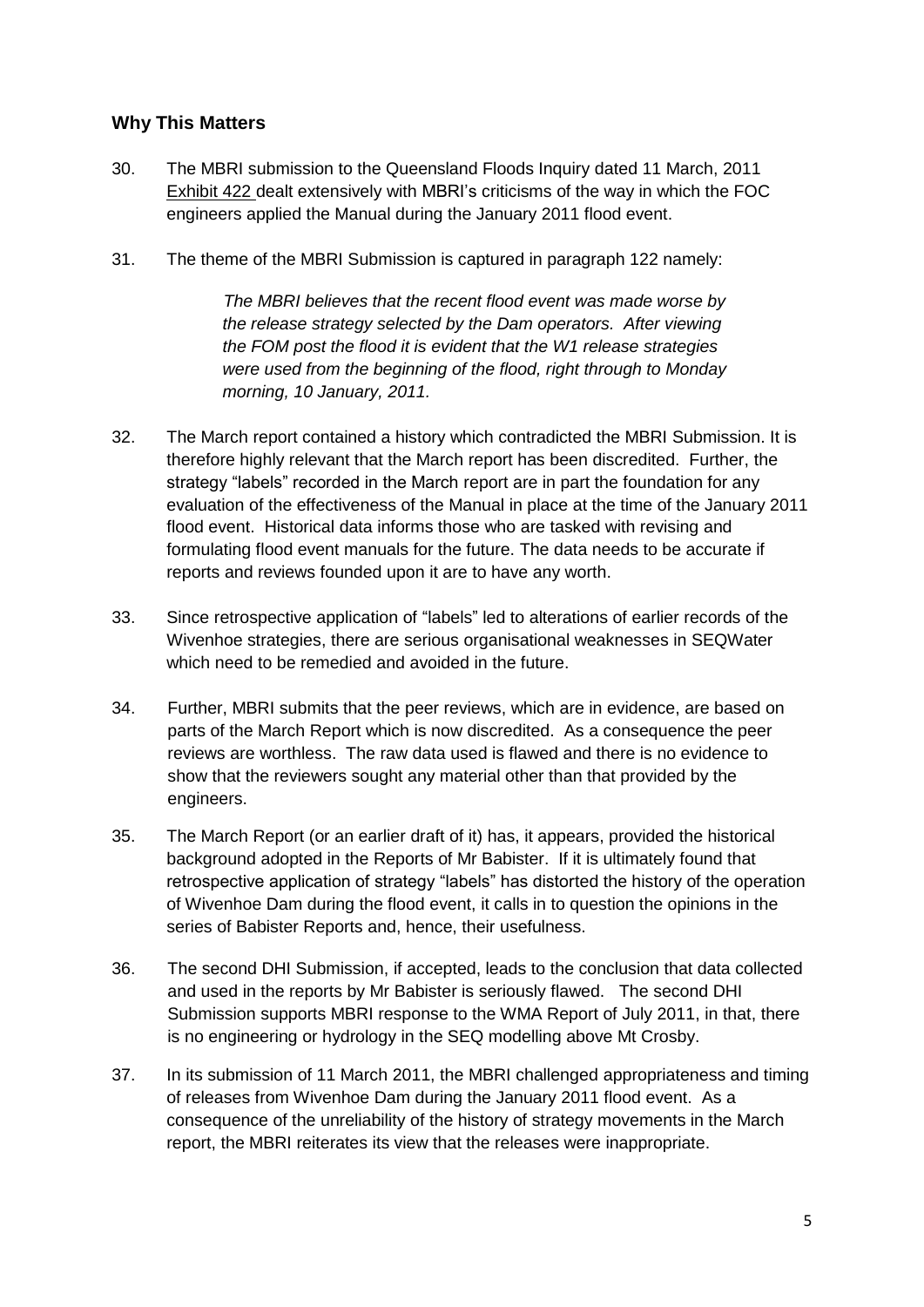- 38. On the MBRI view, the engineers were slow to act on Sunday night (9 January 2011) at a time when rainfall was already entering the Dam. They had the option to go to any release but did not act until Tuesday morning. Model run 23 gave them the option of any release under W3 or W4. MBRI submits that if the engineers had acted promptly at 1a.m. Monday 10 January 2011 the dam releases would have remained below 4,000 cumecs throughout the event. Transcript R. Ayre pages 78 to 96
- 39. Since the March Report contains inaccurate historical data as to strategy levels, the Commission should review the relevant parts of its published Interim Report; in particular, parts relevant to the operation of Wivenhoe and Somerset Dams and the Manual. This is because the Commission, in writing the Interim Report, appears to have not doubted the accuracy of the historical account contained in the March Report.

## **The Manual**

- 40. During the January 2011 flood event, Revision 7 of the Manual was current. Following revision, Revision 9 now applies. The evidence presented at the reopening of the Commission provides a basis for a Commission recommendation that there be a further revision of the Manual. There are a number of issues which need to be dealt with and a further revision is the appropriate means of doing so. The issues are explained below.
- 41. Some of the witnesses said that there was very little if any difference, in their opinion, between W2 and W3. Another witness said that W2 would only be utilised in very rare circumstances. Others said that the boundary between W2 and W3 was blurred. There was also a body of opinion that W2 is unnecessary.
- 42. Additionally, as Commissioner Holmes pointed out, the flow chart in Revision 7 was inconsistent with the text dealing with how the engineers were to move from W2 to W3.
- 43. Further to that, the use of the term "transition" was confusing in that it, on one view, suggested that the Manual mandated a sequential approach with strategies stepping from W1 to W2 to W3. The evidence from the flood engineers was that was not the approach which they took and had taken in the past in that the flood engineers believed they were able to bypass W2.
- 44. As well, W1 through its five apparently sequential stages has the express objective of regulating the stages at which the seven bridges downstream of Wivenhoe Dam are taken out of use by rising river levels.
- 45. The protection of the bridges results from the incompatibility between downstream bridge infrastructure and the efficient management of releases from Wivenhoe Dam.
- 46. If sufficient capital were invested to lift the height of the bridges, the W1 strategies would be unnecessary and the constraints on the releases from Wivenhoe under the W1 strategies would be redundant.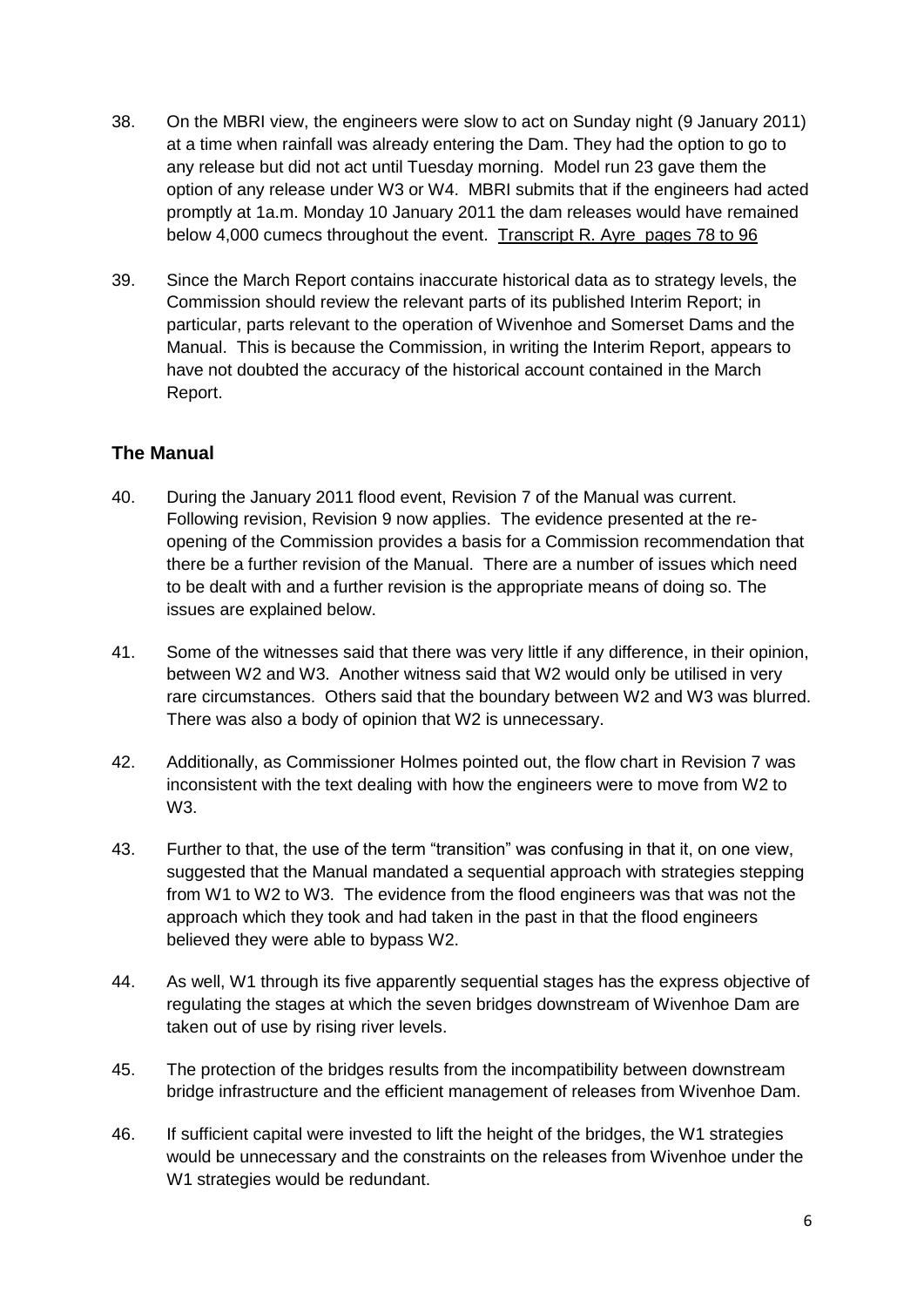- 47. While a revision of the Manual is not going to lead to the building of higher bridges, a review of the Manual should, critically examine whether each individual bridge should be protected, at all, in a flood event and, if so, for how long.
- 48. The members of the MBRI have a vital interest in the Manual because the strategies under the Manual bear directly on the timing and volume of releases from Wivenhoe Dam. Those factors are what ultimately determine whether massive level W4 releases of the kind experienced during the January 2011 flood event, have to be made to protect the fuse plugs at Wivenhoe Dam.
- 49. Because of the direct interest of the MBRI in these matters, and the bearing that the Manual strategies have on the future flood protection of properties adjacent to the mid Brisbane River, the MBRI asks for a recommendation that the organisation be genuinely consulted in the proposed further review of the Manual.
- 50. Revision 9 of the Manual is written against the backdrop of the March Report. The history in the March Report is manifestly inaccurate. Consequently, parts of Revision 9 are likely to be distorted and unreliable. Therefore, the need to commence a further review of the Manual is urgent.

## **Fatigue Issues**

51. The evidence of the Flood Inquiry suggests strongly that 12 hour shifts in the FOC are not conducive to optimum performance. This is an issue for management which should receive attention to ensure that rostering practices and staff numbers each shift are such as to ensure effective operation of the key emergency service during flood events.

## **Key Objectives of MBRI**

- 52. The MBRI has high priority items:
	- (a) ensuring that Wivenhoe lake levels are reduced, by controlled pre-wet season releases, to 75% of FSL each year;
	- (b) that the Manual be revised so as to make it  $-$ 
		- (i) unambiguous;
		- (ii) sensitive to weather forecasts;
		- (iii) less likely to require massive W4 releases in the event of a large scale rain event in the Wivenhoe catchment.

#### **Recommendations sought**